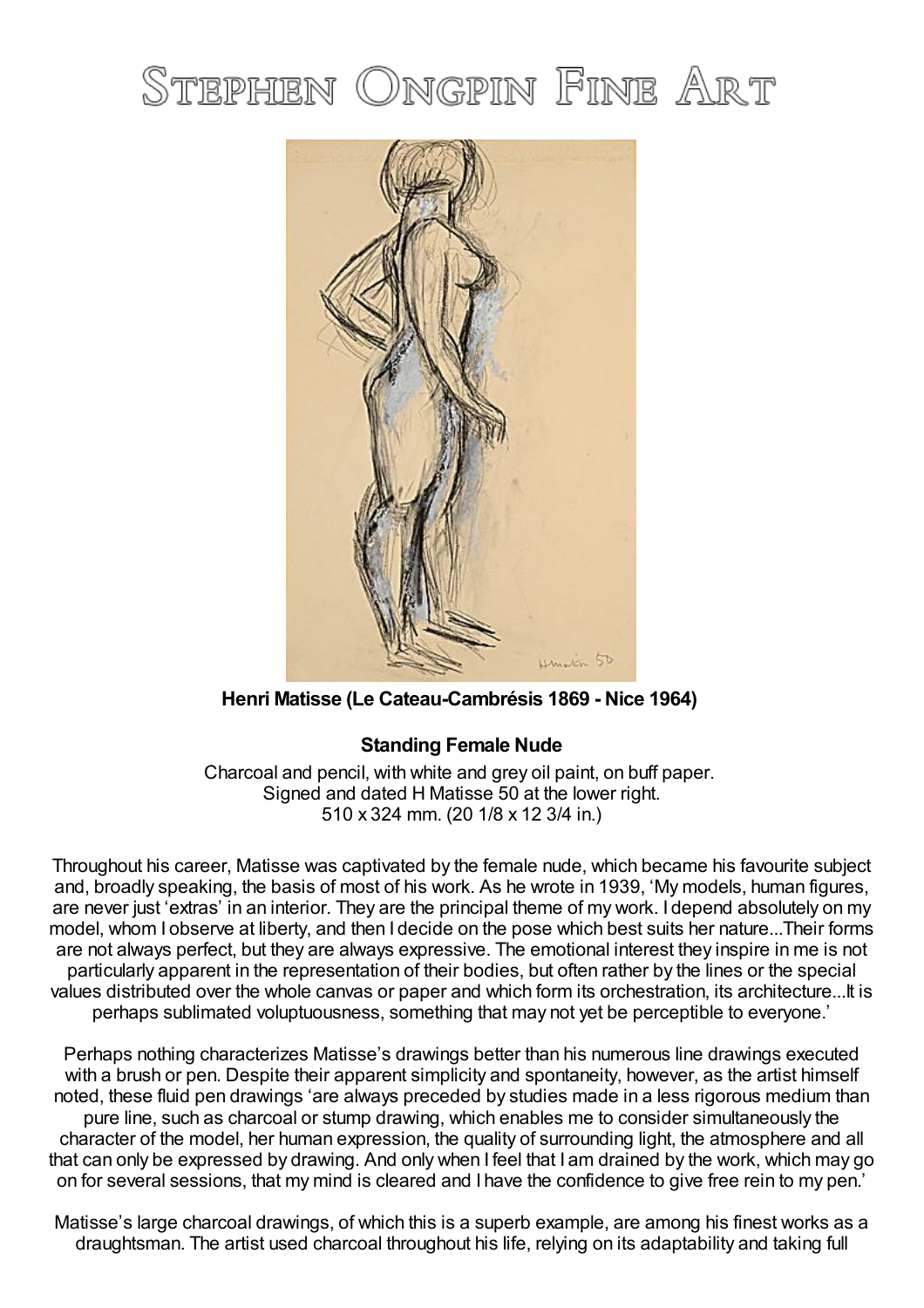advantage of its potential to be worked and reworked, erased and stumped, to create a wide range of tones. As John Elderfield has noted, there is a particular appeal in the artist's working drawings in charcoal: 'We know that Matisse most prized those works in pure, uncorrected line. It is certainly arguable, however, that witnessing the struggle to achieve purification is more rewarding an experience than sight of the chaste result. The sublimity of Matisse's charcoal drawings, in which he searches and erases, and rubs down the forms, only to draw them again and again, tends certainly to support that proposition. In each of these works, a true picture of creation, and, superimposed, of its realization, is revealed.'

Drawn a few years before Matisse's death, at the same time that he was producing his abstract paper cut-outs, this large drawing was one of only a handful of simple yet powerful studies of the female nude that the artist produced towards the end of his career. In 1950, the same year that this drawing was made, Matisse made his last sculpture, while his final painting dates from the following year. Weakened by poor health, he was confined to his bed for much of the day, and channelled his artistic energies into drawings and paper cut-outs. Indeed, for much of the final years of his career, drawing took precedence over most other artistic activity. As one scholar has aptly noted, 'in the last years of his life, Matisse demanded more of his drawings than of his paintings.'

That Matisse was still immersed in studying the female form as he entered his eighth decade provides an indication of his incessant need to try out new ideas and concepts through his drawings. It is interesting to note, however, that in a late drawing such as this, Matisse's basic conception of the female nude had changed little from the work of his earlier years. There is, for example, a striking similarity - in both pose and style, as well the angular, geometric forms - between the nude in the present sheet and those found in the seminal large painting Bathers by a River in the Art Institute of Chicago, painted in stages between 1909 and 1917.

The use of white and grey gouache to add form and volume to the figure in this drawing shows that the artist was still, at this stage of his already long and successful career, continuing to experiment with the materials and techniques of his drawings. Stylistically and technically, the present sheet can be compared in particular with a charcoal drawing of a Standing Nude, signed and dated 1951.

Matisse's charcoal drawings of the late 1940's and early 1950's are among his most striking and expressive works, and sum up a lifetime of study of the nude form. As John Elderfield has noted, 'In these late works, Matisse's draughtsmanship is stripped to its minimum and expanded in its scale.' This magnificent, large drawing is a fine testament to the artist's undiminished skills as a draughtsman at the age of eighty-one.

## **Provenance:**

Galerie Maeght, Paris Private collection, Paris Marc Blondeau, Geneva Stephen Mazoh, New York Vivian Horan Fine Art, New York Acquired from them by a private collection, New York Anonymous sale, New York, Sotheby's, 3 May 2005, lot 33 Jan Krugier and Marie-Anne Poniatowski, Geneva.

#### **Exhibitions**

New York, C & M Arts, Henri Matisse: A Survey of Drawings, 1996; Munich, Kunsthalle der Hypo-Kulturstiftung, Das ewige Auge – Von Rembrandt bis Picasso: Meisterwerke aus der Sammlung Jan Krugier und Marie-Anne Krugier-Poniatowski, 2007, no.154.

## **Literature:**

Christiane Lange and Roger Diederen, ed., Das ewige Auge – Von Rembrandt bis Picasso: